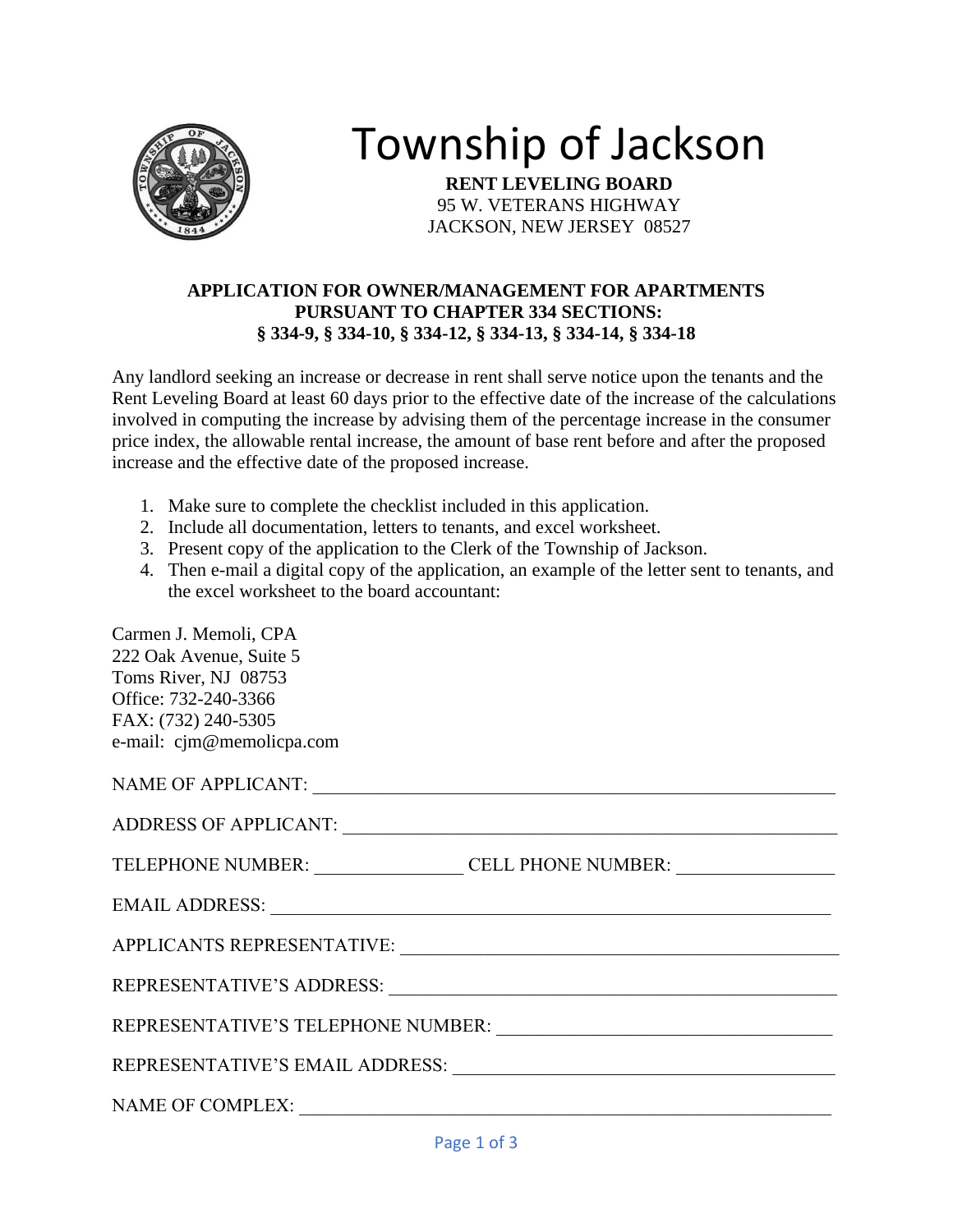## **CHECKLIST OF REQUIRED DOCUMENTATION AND INFORMATION FOR OWNER/MANAGEMENT FOR AN APARTMENT COMPLEX**

\_\_\_\_\_\_ 1. APPLICATION AND PROPOSED DATE OF INCREASE OR DECREASE.

\_\_\_\_\_\_ 2. CERTIFICATE OF COMPLIANCE.

\_\_\_\_\_\_ 3. MAKE SURE TO HAVE YOUR MEETING DATE SCHEDULED.

\_\_\_\_\_\_ 4. INCLUDE COPY OF RENTAL INCREASE LETTERS.

5. PROOF OF PROPERTY TAX FOR CURRENT, AND PREVIOUS YEAR IF GOING FOR PROPERTY TAX INCREASE PASS THROUGH.

\_\_\_\_\_\_ 6. COPY OF LICENSE TO OPERATE.

\_\_\_\_\_\_ 7. INCLUDE LIST OF ALL NEW LEASES ENTERED INTO IN THE PREVIOUS YEAR.

8. COPY OF ALL NEW CONTINUED CERTIFICATE OF OCCUPANCIES ISSUED THE PREVIOUS YEAR.

\_\_\_\_\_\_ 9. PROOF OF SERVICE OF PROPOSED INCREASE TO TENANTS.

\_\_\_\_\_\_ 10. INCLUDE PROOF OF SERVICE OF MEETING DATE TO TENANTS.

## **THIS IS AN APPLICATION FOR THE FOLLOWING:**

\_\_\_\_\_ANNUAL RENT INCREASE/DECREASE UNDER CHAPTER 334 SECTION § 334-10.

\_\_\_\_\_HARDSHIP INCREASE UNDER CHAPTER 334 SECTION § 334-12.

\_\_\_\_\_TAX SURCHARGE APPROVAL UNDER CHAPTER 334 SECTION § 334-13.

RENTAL INCREASE FOR MAJOR CAPITAL IMPROVEMENT UNDER CHAPTER 334 SECTION § 334-14.

DECREASE DUE TO TAX APPEAL UNDER CHAPTER 334 SECTION § 334-18.

## **ANNEXED HERETO IS A TRUE COPY OF ANY NOTICES REQUIRED UNDER CHAPTER 334 OF THE JACKSON TOWNSHIP CODE.**

**ANNEXED HERETO ARE ANY STATEMENTS, OR OTHER DOCUMENTS, REQUIRED UNDER RULES, REGULATIONS, AND PROCEDURES OF THE RENT LEVELING BOARD.**